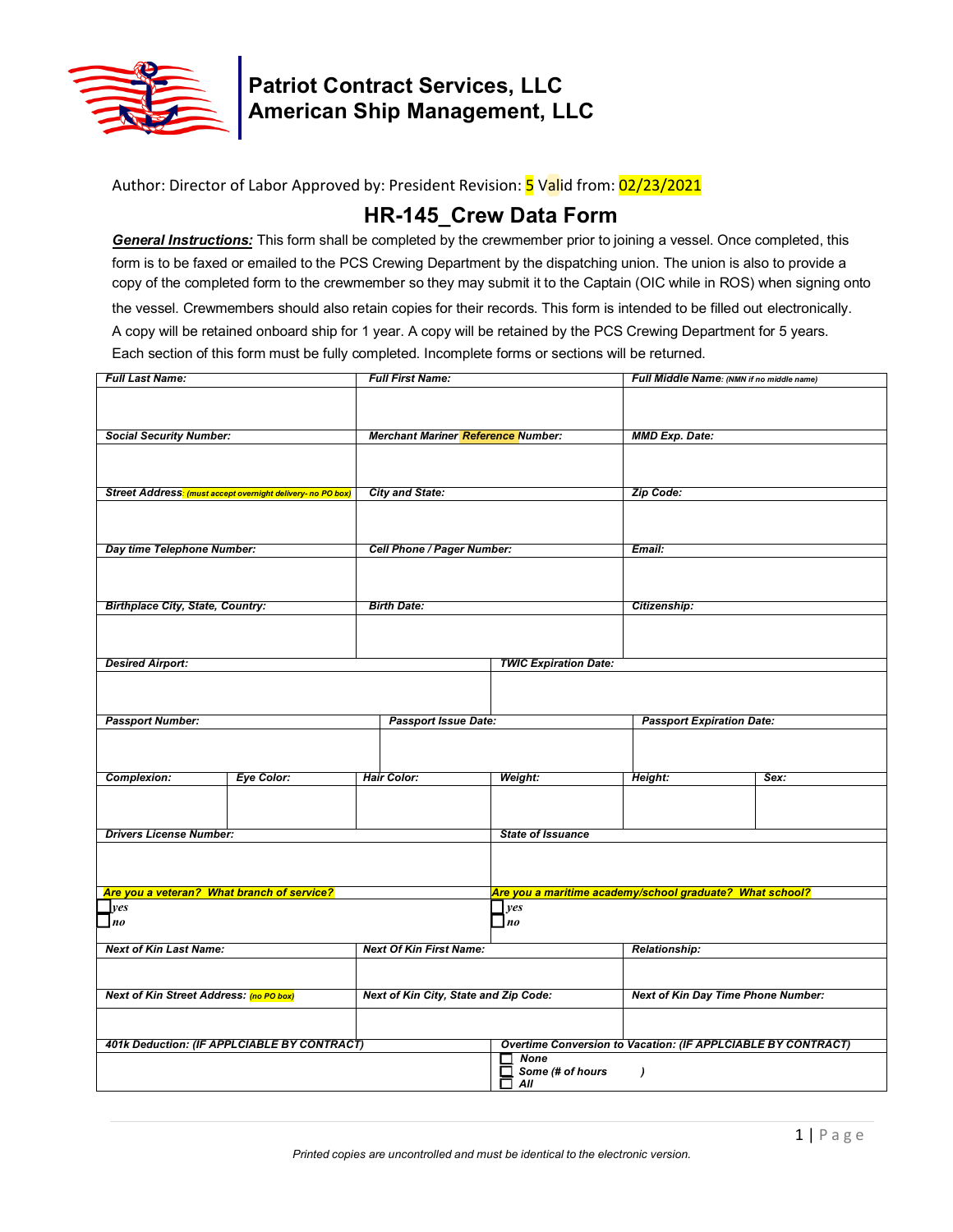

## **Patriot Contract Services, LLC American Ship Management, LLC**

Author: Director of Labor Approved by: President Revision: 5 Valid from: 02/23/2021

#### *Section 1- DIRECT DEPOSIT*

*You must have an active checking or savings account for Direct deposit. If you choose Direct Deposit (electronic bank transfer) you must complete the following and include a copy of a voided check. Funds will not be available*

*for transfer up to two (2) pay period.*

*Section 2 – MANUAL (LIVE) CHECK*

*If you did not elect Direct deposit and if not otherwise indicated below, checks will be sent to your home address. SECTION 1*

| Name (Last):      | <b>First:</b>                        | <b>Middle:</b> |
|-------------------|--------------------------------------|----------------|
|                   |                                      |                |
| <b>Bank Name:</b> | <b>Routing number (bank number):</b> | Account#       |
|                   |                                      |                |
|                   |                                      |                |

| <b>ANY NAME</b>                    |                     | <b>XXXX</b>                                                       |
|------------------------------------|---------------------|-------------------------------------------------------------------|
| P.O. Box 0000                      |                     |                                                                   |
| Anywhere, USA 12345 (123) 123-0000 | Date                | 00-0/00 CA<br>0000                                                |
|                                    |                     |                                                                   |
| Pay to the                         |                     |                                                                   |
| order of                           |                     |                                                                   |
|                                    |                     |                                                                   |
|                                    |                     | Tomastic begins<br>are miliaded<br>Codany on back<br>Dollars<br>A |
| <b>Bank of America.</b>            |                     |                                                                   |
|                                    |                     |                                                                   |
| <b>ACH RIT XXXXXXXXX</b>           |                     |                                                                   |
|                                    | <b>Check Number</b> |                                                                   |
| For                                |                     | <b>MP</b>                                                         |
|                                    |                     |                                                                   |
| I: XXXXXXXXX IXXXX  XXXXX  XXXXXX  |                     |                                                                   |
|                                    |                     |                                                                   |
|                                    |                     |                                                                   |
| <b>Routing Number</b>              | Account #           |                                                                   |
|                                    |                     |                                                                   |

If you are unable to provide a copy of a voided check you must sign below verifying that the account information listed in section one (1) is accurate and that Patriot Contract Services, LLC will not be responsible for lost funds deposited incorrectly due to inaccurate information provided by you.

Crewmember Signature et al. 2008 and 2009 and 2009 and 2009 and 2009 and 2009 and 2009 and 2009 and 2009 and 20

### *SECTION 2*

*I WILL NOT BE ELECTING DIRECT DEPOSIT AND REQUEST MY PAYROLL CHECK IS SENT TO… (if no option is selected your check will automatically be sent to your home address)* 

*□ MY HOME ADDRESS PROVIDED ON MY W-4 FORM*

*□ THE VESSEL I AM CURRENTLY ASSIGNED TO*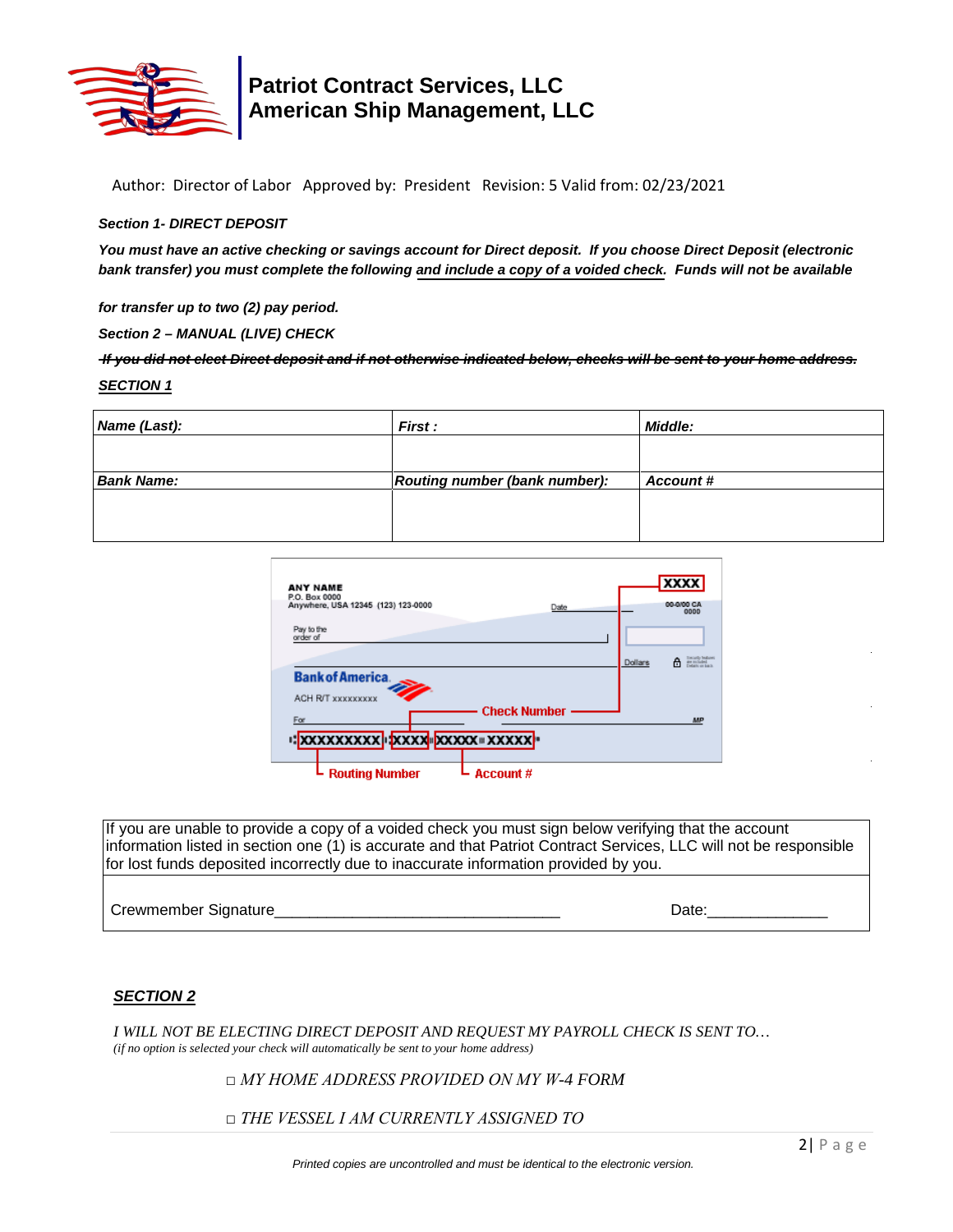| $W - 4$<br>Department of the Treasury<br>Internal Revenue Service |                |                                                                                                                              | <b>Employee's Withholding Certificate</b><br>Complete Form W-4 so that your employer can withhold the correct federal income tax from your pay.<br>Give Form W-4 to your employer.<br>$\blacktriangleright$ Your withholding is subject to review by the IRS. | OMB No. 1545-0074<br>2021                                                                                                 |
|-------------------------------------------------------------------|----------------|------------------------------------------------------------------------------------------------------------------------------|---------------------------------------------------------------------------------------------------------------------------------------------------------------------------------------------------------------------------------------------------------------|---------------------------------------------------------------------------------------------------------------------------|
| Step 1:<br><b>Enter</b><br><b>Personal</b><br><b>Information</b>  | (a)<br>Address | First name and middle initial                                                                                                | Last name                                                                                                                                                                                                                                                     | (b) Social security number<br>Does your name match the<br>name on your social security<br>card? If not, to ensure you get |
|                                                                   | (c)            | City or town, state, and ZIP code<br>O Single or Married filing separately<br>Married filing Jointly or Qualifying widow(er) | <b>Head of household</b> (Chock only if you're unmerried and nay more than bolf the sesse of leasning yn a home feavoured and a musliful and all the set of the set                                                                                           | credit for your earnings, contact<br>SSA at 800-772-1213 or go to<br>www.ssa.gov.                                         |

**<sup>I</sup>~1Head of household**(Check only if you're unmarried and pay more than half the costs of keeping up **<sup>a</sup>** home for yourself and <sup>a</sup> qualifying individual.)

Complete Steps 2-4 ONLY if they apply to you; otherwise, skip to Step 5. See page 2 for more information on each step, who can claim exemption from withholding, when to use the estimator at *www.irs.gov/W4App*,and privacy.

| Step 2:       | Complete this step if you (1) hold more than one job at a time, or (2) are married filing jointly and your spouse                                                                                                                           |
|---------------|---------------------------------------------------------------------------------------------------------------------------------------------------------------------------------------------------------------------------------------------|
| Multiple Jobs | also works. The correct amount of withholding depends on income earned from all of these jobs.                                                                                                                                              |
| or Spouse     | Do only one of the following.                                                                                                                                                                                                               |
| Works         | (a) Use the estimator at www.irs.gov/W4App for most accurate withholding for this step (and Steps 3-4); or                                                                                                                                  |
|               | (b) Use the Multiple Jobs Worksheet on page 3 and enter the result in Step 4(c) below for roughly accurate withholding; or                                                                                                                  |
|               | (c) If there are only two jobs total, you may check this box. Do the same on Form W-4 for the other job. This option<br>is accurate for jobs with similar pay; otherwise, more tax than necessary may be withheld $\ldots$ , $\blacksquare$ |

**TIP:** To be accurate, submit <sup>a</sup> <sup>2021</sup> Form <sup>W</sup>-<sup>4</sup> for all other jobs. If you (or your spouse) have self-employment income, including as an independent contractor, use the estimator.

Complete Steps 3-4(b) on Form W-4 for only ONE of these jobs. Leave those steps blank for the other jobs. (Your withholding will be most accurate if you complete Steps 3-4(b) on the Form W-4 for the highest paying job.)

| Step 3:                               | If your total income will be \$200,000 or less (\$400,000 or less if married filing jointly):                                                                                                                                                                                                                                                                                                            |             |     |
|---------------------------------------|----------------------------------------------------------------------------------------------------------------------------------------------------------------------------------------------------------------------------------------------------------------------------------------------------------------------------------------------------------------------------------------------------------|-------------|-----|
| Claim<br><b>Dependents</b>            | Multiply the number of qualifying children under age 17 by \$2,000 $\blacktriangleright$ \$                                                                                                                                                                                                                                                                                                              |             |     |
|                                       | Multiply the number of other dependents by \$500 $\ldots$ , $\blacktriangleright$ \$                                                                                                                                                                                                                                                                                                                     |             |     |
|                                       | Add the amounts above and enter the total here <b>Alexander Add the amounts</b> above and enter the total here <b>Alexander</b>                                                                                                                                                                                                                                                                          | 3           | 1\$ |
| Step 4<br>(optional):<br><b>Other</b> | (a) Other income (not from jobs). If you want tax withheld for other income you expect<br>this year that won't have withholding, enter the amount of other income here. This may<br>include interest, dividends, and retirement income with with a window with the include interest, dividends, and retirement income with window with $\alpha$                                                          | $ 4(a) $ \$ |     |
| <b>Adjustments</b>                    | (b) Deductions. If you expect to claim deductions other than the standard deduction<br>and want to reduce your withholding, use the Deductions Worksheet on page 3 and<br>enter the result here end on the content of the content of the content of the content of the content of the content of the content of the content of the content of the content of the content of the content of the content o | $ 4(b) $ \$ |     |
|                                       | (c) Extra withholding. Enter any additional tax you want withheld each pay period                                                                                                                                                                                                                                                                                                                        | $4(c)$ \$   |     |

| Step 5:<br>Sign<br><b>Here</b> | Under penalties of perjury, I declare that this certificate, to the best of my knowledge and belief, is true, correct, and complete. |                             |                                                |
|--------------------------------|--------------------------------------------------------------------------------------------------------------------------------------|-----------------------------|------------------------------------------------|
|                                | Employee's signature (This form is not valid unless you sign it.)                                                                    |                             | Date                                           |
| <b>Employers</b><br>Only       | Employer's name and address                                                                                                          | First date of<br>employment | <b>Employer identification</b><br>number (EIN) |
| Fer Britter & Lt               | and Demonstration of the Artificial Control of the                                                                                   |                             | <b>181 4</b>                                   |

For Privacy Act and Paperwork Reduction Act Notice, see page 3. Cat No. 10220Q Form W-4 (2021)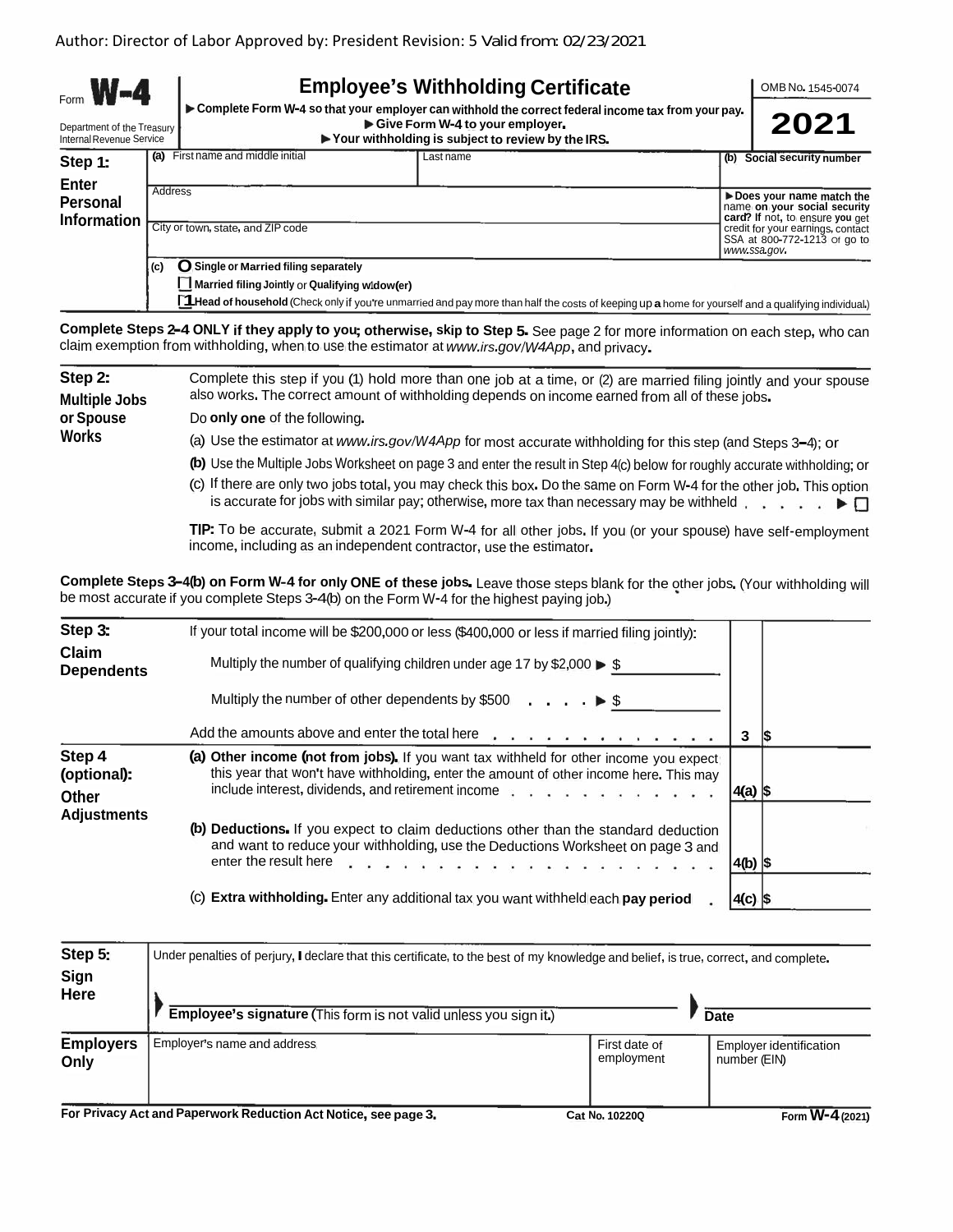### **MSC COVID-19 Screening Questionnaire**

### *(V20210416)*

| 1. Are you currently feeling SICK                                                                                  |                                                                                                                                  | <b>YES</b> | N <sub>O</sub> |
|--------------------------------------------------------------------------------------------------------------------|----------------------------------------------------------------------------------------------------------------------------------|------------|----------------|
| Have you had any of the following symptoms in the last 24 hours?                                                   |                                                                                                                                  |            |                |
| Fever<br>a.                                                                                                        | e. New Loss of smell or taste                                                                                                    | <b>YES</b> | N <sub>O</sub> |
| Cough (not due to allergies)<br>b.                                                                                 | f. Chills                                                                                                                        | <b>YES</b> | N <sub>O</sub> |
| Sore Throat<br>c.                                                                                                  | Muscle Pain (not related to physical activity)<br>g.                                                                             | <b>YES</b> | N <sub>O</sub> |
| Shortness of Breath<br>d.                                                                                          | h. Headache **                                                                                                                   | <b>YES</b> | N <sub>O</sub> |
|                                                                                                                    | If "YES", LEAVE/DO NOT ENTER WORKSPACE/VESSEL, CIVMAR inform Master, Uniformed inform chain-of-command, GS                       |            |                |
|                                                                                                                    | inform supervisor, CTR inform employer. Put a clean mask on when one is available, and contact/report to your medical provider.  |            |                |
| Follow CDC guidance (Footnote 1). *Entry denied                                                                    |                                                                                                                                  |            |                |
|                                                                                                                    | ** If the only symptom answered "Yes" is headache, refer to Medical or Master for temperature and interview.                     |            |                |
|                                                                                                                    |                                                                                                                                  |            |                |
| 2. Have you TRAVELED INTERNATIONALLY in the last 14 days?<br>If "YES" DO NOT ENTER WORKSPACE/VESSEL - Entry denied |                                                                                                                                  | <b>YES</b> | NO             |
|                                                                                                                    | MSC Personnel: Complete 14 Days ROM, DO NOT ENTER for 14 days. CIVMAR inform Master, Uniformed inform chain-of-                  |            |                |
|                                                                                                                    | command, GS / CTR inform supervisor (Footnote 2). Follow CDC guidance (Footnote 3). *Entry denied                                |            |                |
|                                                                                                                    |                                                                                                                                  |            |                |
| 3. Have you received an approved COVID-19 vaccination?                                                             |                                                                                                                                  | <b>YES</b> | N <sub>O</sub> |
| a. If YES, did you complete the vaccination series?                                                                |                                                                                                                                  | <b>YES</b> | N <sub>O</sub> |
| b. If YES, was the series completed more than 2 weeks ago?                                                         |                                                                                                                                  | <b>YES</b> | N <sub>O</sub> |
| c. If YES, can person produce written/electronic documented proof of vaccination?                                  |                                                                                                                                  | <b>YES</b> | N <sub>O</sub> |
| Note 1: If yes to all three questions, allow entry and no further questions required.                              |                                                                                                                                  |            |                |
| Note 2: If no to any question, proceed to question 4                                                               |                                                                                                                                  |            |                |
|                                                                                                                    |                                                                                                                                  |            |                |
| 4. Have you been TESTED FOR COVID-19 in the last 14 days?                                                          |                                                                                                                                  | <b>YES</b> | N <sub>O</sub> |
|                                                                                                                    | If "YES" Ask the following: What were the results of that test? Positive/Negative/Still Awaiting Results                         |            |                |
|                                                                                                                    | If "Positive" or "Still Awaiting Results" - LEAVE/DO NOT ENTER WORKSPACE/VESSEL.                                                 |            |                |
|                                                                                                                    | CIVMAR inform Master, Uniformed inform chain-of-command, GS inform supervisor, CTR inform employer (Footnote 2). Entry denied.   |            |                |
|                                                                                                                    | Note 1: Refusal to provide an answer to this question shall be considered a "positive" result and treated accordingly.           |            |                |
|                                                                                                                    | Note 2: If person was tested as part of completing ROM-Sequester, or for other reasons unrelated to possible contact with COVID- |            |                |
|                                                                                                                    | 19, and person is still awaiting test results, they may be permitted entry at the discretion of the Master/Supervisor.           |            |                |
| 5. Have you TRAVELED OUTSIDE THE LOCAL AREA in the last 14 days?                                                   |                                                                                                                                  | <b>YES</b> | N <sub>O</sub> |
|                                                                                                                    | If "YES", DO NOT ENTER WORKSPACE/VESSEL, Put a clean mask on when one is available, and contact/report to                        |            |                |
|                                                                                                                    | Medical/Master for secondary screening. Follow CDC guidance (Footnote 1). Entry denied.                                          |            |                |
| Note 1: See attached matrix to assist with travel risk assessment in secondary screening.                          |                                                                                                                                  |            |                |
|                                                                                                                    | Note 2: If in CONUS, review assessment of state/county specific risk as part of secondary screening (Footnote 4/CAC required).   |            |                |
| 6. Have you had CLOSE PERSONAL CONTACT, with anyone who has been                                                   |                                                                                                                                  | <b>YES</b> | N <sub>O</sub> |
|                                                                                                                    | diagnosed with COVID-19 or exhibiting symptoms (fever, cough, sore throat, etc.) in the last 14 days?                            |            |                |
|                                                                                                                    | If "YES", LEAVE/DO NOT ENTER WORKSPACE/VESSEL, CIVMAR inform Master, Uniformed inform chain-of-command, GS                       |            |                |
|                                                                                                                    | inform supervisor, CTR inform employer. Put a clean mask on when one is available, and contact/report to your medical provider.  |            |                |
| Follow CDC guidance (Footnote 1). *Entry denied                                                                    |                                                                                                                                  |            |                |
|                                                                                                                    |                                                                                                                                  |            |                |
| 7. Once instructed by higher authority, CONDUCT TEMPERATURE CHECKS:                                                |                                                                                                                                  |            |                |
| a.                                                                                                                 | If temperature is <u>less</u> than 100°F {37.8°C), allow access. Screening is complete.                                          |            |                |
| $\mathbf{b}$ .                                                                                                     | If temperature is equal to or higher than 100°F (37.8°C), LEAVE/DO NOT ENTER WORKSPACE/VESSEL, CIVMAR                            |            |                |
|                                                                                                                    | inform Master, Uniformed inform chain-of-command, GS inform supervisor, CTR inform employer, put a clean mask on when one is     |            |                |
|                                                                                                                    | available, and contact/report to your medical provider (call ahead to inform them of your pending arrival). Follow CDC           |            |                |
| Guidance. (Footnote 1) Entry denied                                                                                |                                                                                                                                  |            |                |
|                                                                                                                    |                                                                                                                                  |            |                |
|                                                                                                                    | DENY ENTRY TO ANYONE WHO FAILS TO COOPERATE OR PROVIDE ANSWERS TO THE ABOVE QUESTIONS                                            |            |                |
| Footnote 1 https://www.cdc.gov/coronavirus/2019-ncov/if-you-are-sick/steps-when-sick.htm                           |                                                                                                                                  |            |                |
| Footnote 2 OSD Memo Force Health Protection Guidance Supplement 8 (13Apr20)                                        |                                                                                                                                  |            |                |
| Footnote 3 https://www.cdc.gov/coronavirus/2019-ncov/travelers/after-trave1-precautions.htm                        |                                                                                                                                  |            |                |

Footnote 4 https://www.mnp.navy.mil/group/don-covid-19-travel-tracker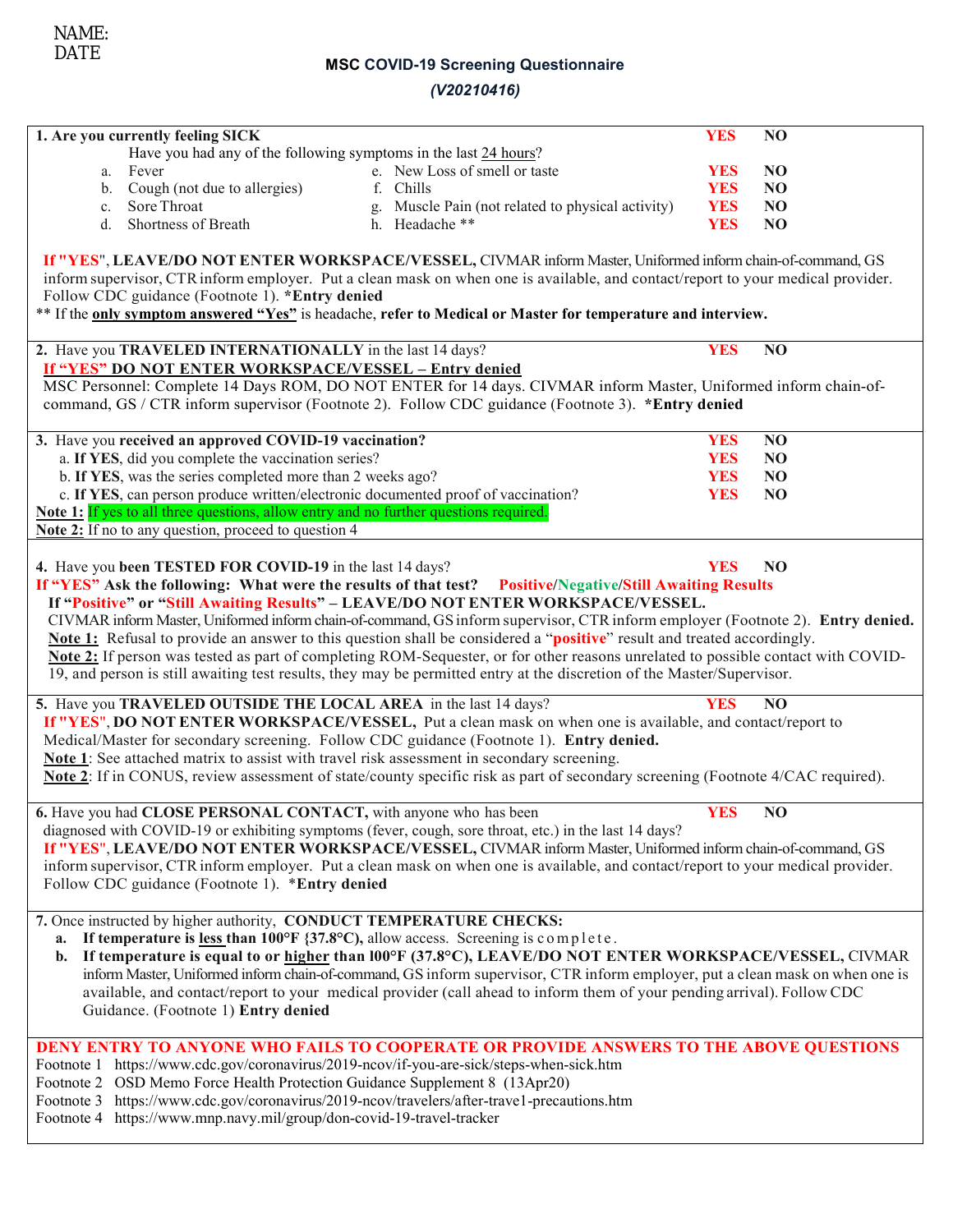# PATRIOT CONTRACT SERVICES, LLC

#### **SEAMAN'S DECLARATION OF HEALTH AND MEDICAL AUTHORIZATION**

**(Pre-sign on, after selection of the job from the Union Hall)** 

### **I, , present myself for employment aboard the vessel,**

(print your name)

 **and state that I am physically, mentally and professionally fit to** 

#### **perform my assigned duties as PLEASE ANSWER THE FOLLOWING:**  (name of vessel)

(state your rating)

**NOTE**: FAILURE TO ANSWER ALL QUESTIONS COMPLETELY AND TRUTHFULLY, OR WILLFULLY CONCEALING ANY PHYSICAL OR MENTAL CONDITION WHICH AFFECTS YOUR ABILITY TO PERFORM YOUR DUTIES, MAY RESULT IN YOUR MAINTENANCE AND CURE BENEFITS BEING DENIED AND/OR TERMINATION OF EMPLOYMENT.

Have you received medical treatment and/or had surgery within the last two years?  $\square$  Yes  $\square$  No If yes, please provide the following information.

- **1. Nature of illness or injury:**
- **2. Name and address of doctor, hospital and medical facility:**
- **3. Dates of treatment:**
- **4. Date released from treatment:**

**Check below if you now have, or ever have had, the following:** *(Explain any "YES" answers on the back of this form.)*

| <b>Condition</b><br><b>Alcoholism/Drug Dep</b><br>Asthma<br><b>Broken or Fractured bones</b><br><b>Chronic or Migraine headache</b><br><b>Epilepsy</b><br><b>Hepatitis</b><br>Kidney disease<br><b>Malaria</b><br><b>Psychiatric treatment</b><br><b>Tuberculosis (PPD)</b>                                                                                                                             | Yes No<br>⊔<br>□<br>П<br>$\overline{\phantom{0}}$<br>П<br>П<br>Ē<br>П<br>□<br>П<br>П | <b>Condition</b><br>Are you now pregnant?<br>Back ache/back injury<br>Cancer<br><b>Diabetes</b><br><b>Head injury</b><br>Hernia<br><b>Liver Disease</b><br>Mental/nervous disorder<br><b>Rheumatism</b><br>Ulcer | Yes No<br>⊔<br>$\Box$<br>$\Box$ | <b>Condition</b><br><b>Arthritis</b><br><b>Blood in urine or stool</b><br><b>Coronary illness</b><br><b>Dizziness or fainting</b><br><b>Heart trouble</b><br><b>High blood pressure</b><br><b>Lung/Respiratory Illness</b><br>Neck ache/neck injury<br><b>Stomach illness</b><br><b>Venereal disease</b> | Yes No<br>П<br>$\Box$<br>□<br>$\Box$<br>88888888888<br>$\Box$<br>1000<br>1000<br>Ō |
|---------------------------------------------------------------------------------------------------------------------------------------------------------------------------------------------------------------------------------------------------------------------------------------------------------------------------------------------------------------------------------------------------------|--------------------------------------------------------------------------------------|------------------------------------------------------------------------------------------------------------------------------------------------------------------------------------------------------------------|---------------------------------|----------------------------------------------------------------------------------------------------------------------------------------------------------------------------------------------------------------------------------------------------------------------------------------------------------|------------------------------------------------------------------------------------|
| <b>PPD Test Date:</b><br><b>Results:</b>                                                                                                                                                                                                                                                                                                                                                                |                                                                                      |                                                                                                                                                                                                                  |                                 |                                                                                                                                                                                                                                                                                                          |                                                                                    |
| Any other injury or illness not listed above:                                                                                                                                                                                                                                                                                                                                                           |                                                                                      |                                                                                                                                                                                                                  |                                 |                                                                                                                                                                                                                                                                                                          |                                                                                    |
| Are you presently taking any medications? $\Box$ Yes $\Box$ No                                                                                                                                                                                                                                                                                                                                          |                                                                                      |                                                                                                                                                                                                                  |                                 |                                                                                                                                                                                                                                                                                                          |                                                                                    |
| If yes, please identify the medications you are taking, with dosage and frequency:                                                                                                                                                                                                                                                                                                                      |                                                                                      |                                                                                                                                                                                                                  |                                 |                                                                                                                                                                                                                                                                                                          |                                                                                    |
|                                                                                                                                                                                                                                                                                                                                                                                                         |                                                                                      |                                                                                                                                                                                                                  |                                 |                                                                                                                                                                                                                                                                                                          |                                                                                    |
| Do you have sufficient medication to complete the voyage? $\Box$ Yes $\Box$ No                                                                                                                                                                                                                                                                                                                          |                                                                                      |                                                                                                                                                                                                                  |                                 |                                                                                                                                                                                                                                                                                                          |                                                                                    |
| Do you have any allergies to food, medication, latex, etc? $\Box$ Yes $\Box$ No                                                                                                                                                                                                                                                                                                                         |                                                                                      |                                                                                                                                                                                                                  |                                 |                                                                                                                                                                                                                                                                                                          |                                                                                    |
| If yes, identify all allergies:<br><b>CERTIFICATION AND AUTHORIZATION</b>                                                                                                                                                                                                                                                                                                                               |                                                                                      |                                                                                                                                                                                                                  |                                 |                                                                                                                                                                                                                                                                                                          |                                                                                    |
| In the event I become ill or injured, this form will serve as a MEDICAL AUTHORIZATION for Patriot Contract Services, LLC, to obtain past,<br>present, and future medical records concerning my treatment, from any physician or medical facility.<br>I CERTIFY THAT THE ABOVE ANSWERS ARE TRUE AND CORRECT AND THAT MY SIGNATURE HERETO RELEASES THE MEDICAL<br><b>INFORMATION AS AUTHORIZED ABOVE.</b> |                                                                                      |                                                                                                                                                                                                                  |                                 |                                                                                                                                                                                                                                                                                                          |                                                                                    |
| Signature:                                                                                                                                                                                                                                                                                                                                                                                              |                                                                                      |                                                                                                                                                                                                                  |                                 | Date:                                                                                                                                                                                                                                                                                                    |                                                                                    |
|                                                                                                                                                                                                                                                                                                                                                                                                         |                                                                                      | <b>VESSEL OFFICER REVIEW</b>                                                                                                                                                                                     |                                 |                                                                                                                                                                                                                                                                                                          |                                                                                    |
| CG 4610A – Medical Certificate STCW Expiration Date: $\frac{1}{1}$ $\frac{1}{1}$ National Expiration Date: $\frac{1}{1}$<br>International Certificate of Vaccination received by Vessel Officer                                                                                                                                                                                                         |                                                                                      | <b>Other Documents Required:</b>                                                                                                                                                                                 |                                 | Date: /                                                                                                                                                                                                                                                                                                  |                                                                                    |
| Unlicensed<br>Clinic card valid through<br>Date of last exam<br>CG drug clearance (attach)<br><b>Attach Fit for Duty Slip</b><br><b>MSC Physical</b>                                                                                                                                                                                                                                                    | Date                                                                                 | Licensed<br>CG drug clearance (attach)<br>Permanent(MARAD): Annual<br><b>MSC Physical</b><br><b>Attach Fit for Duty Slip</b>                                                                                     |                                 | Date                                                                                                                                                                                                                                                                                                     |                                                                                    |

**Signature reviewing vessel officer: Biography Contract and Security Contract Contract Contract Contract Contract Contract Contract Contract Contract Contract Contract Contract Contract Contract Contract Contract Contr**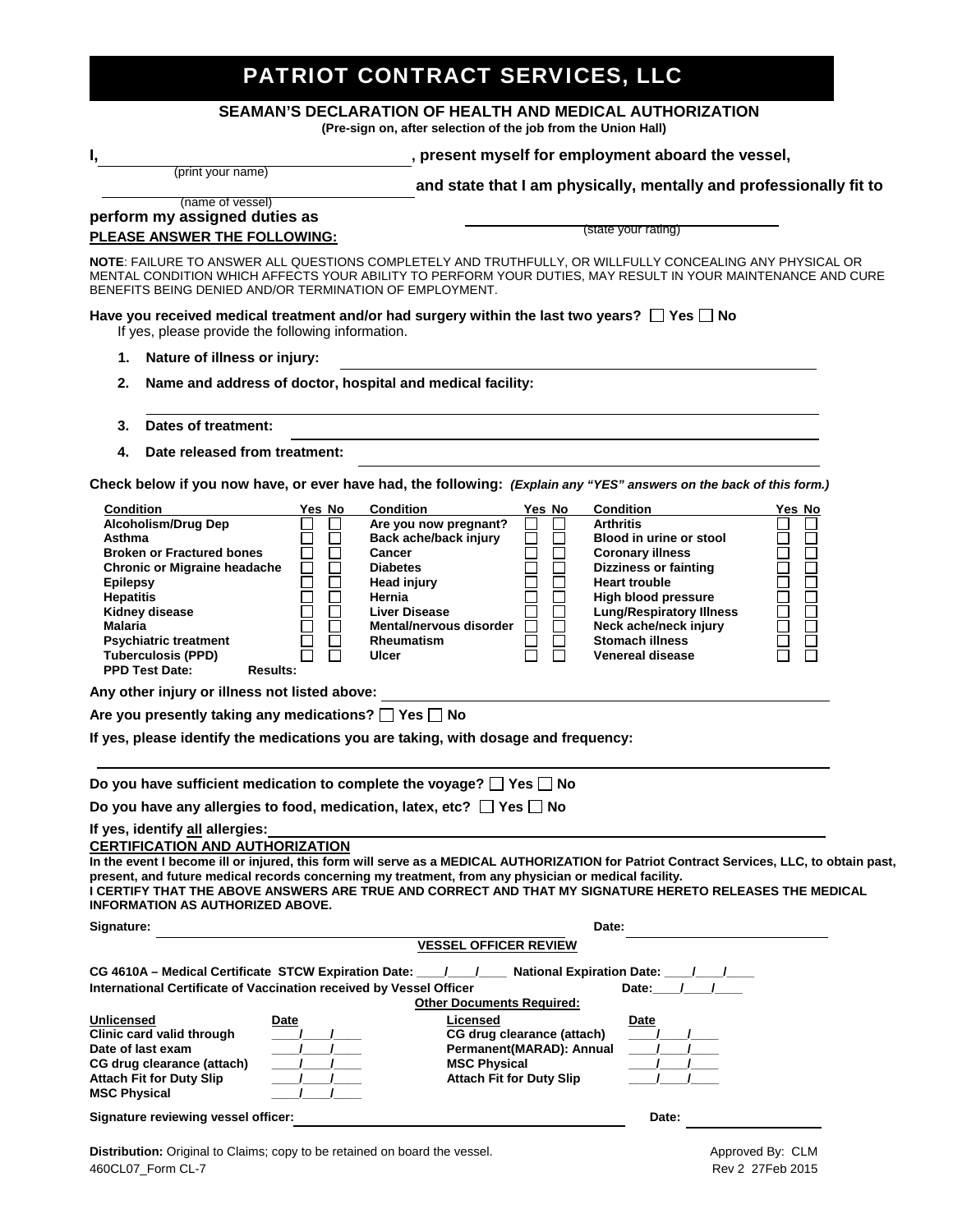### **EMPLOYEE DRUG / ALCOHOL CERTIFICATION AND CONSENT FORM**

|                                     |                                                                                                                                                                           | <b>EMPLOYEE DRUG / ALCOHOL CERTIFICATION AND CONSENT FORM</b>                                                                                                                                                                                                                                                                                                                                         |                                                       |                              |                                                                                                                                                                                                                                                                                                                                                                                                                       |                                                                                                                                                                                                                                |
|-------------------------------------|---------------------------------------------------------------------------------------------------------------------------------------------------------------------------|-------------------------------------------------------------------------------------------------------------------------------------------------------------------------------------------------------------------------------------------------------------------------------------------------------------------------------------------------------------------------------------------------------|-------------------------------------------------------|------------------------------|-----------------------------------------------------------------------------------------------------------------------------------------------------------------------------------------------------------------------------------------------------------------------------------------------------------------------------------------------------------------------------------------------------------------------|--------------------------------------------------------------------------------------------------------------------------------------------------------------------------------------------------------------------------------|
|                                     |                                                                                                                                                                           |                                                                                                                                                                                                                                                                                                                                                                                                       | SSN:                                                  |                              | $\frac{1}{1-\frac{1}{1-\frac{1}{1-\frac{1}{1-\frac{1}{1-\frac{1}{1-\frac{1}{1-\frac{1}{1-\frac{1}{1-\frac{1}{1-\frac{1}{1-\frac{1}{1-\frac{1}{1-\frac{1}{1-\frac{1}{1-\frac{1}{1-\frac{1}{1-\frac{1}{1-\frac{1}{1-\frac{1}{1-\frac{1}{1-\frac{1}{1-\frac{1}{1-\frac{1}{1-\frac{1}{1-\frac{1}{1-\frac{1}{1-\frac{1}{1-\frac{1}{1-\frac{1}{1-\frac{1}{1-\frac{1}{1-\frac{1}{1-\frac{1}{1-\frac{1}{1-\frac{1}{1-\frac{1$ |                                                                                                                                                                                                                                |
|                                     |                                                                                                                                                                           |                                                                                                                                                                                                                                                                                                                                                                                                       |                                                       |                              |                                                                                                                                                                                                                                                                                                                                                                                                                       |                                                                                                                                                                                                                                |
| $\bullet$<br>$\bullet$<br>$\bullet$ | Had alcohol tests with a result of 0.04 or higher concentration?<br>Had verified positive drug tests?                                                                     | Pursuant to US Dept of Transportation Regulation (DOT) 49CFR40.25, paragraph "J", you must respond truthfully to the<br>following questions. During the past 24 mos., with respect to DOT/USCG pre-employment drug or alcohol testing, have you:<br>Refused to test or had verified adulterated or substituted drug test results?<br>Violated any other DOT/USCG drug and alcohol testing regulation? | Yes<br>$\Box$<br>$\Box$<br>□.<br>$\Box$               | No.<br>Ш<br>П<br>Ш<br>$\Box$ |                                                                                                                                                                                                                                                                                                                                                                                                                       |                                                                                                                                                                                                                                |
|                                     |                                                                                                                                                                           | With respect to any violation of the DOT/USCG chemical testing regulations, please provide documentation of your completion<br>of DOT "return-to-duty" requirements including follow-up tests. (Please attach documentation)                                                                                                                                                                          |                                                       |                              |                                                                                                                                                                                                                                                                                                                                                                                                                       |                                                                                                                                                                                                                                |
|                                     |                                                                                                                                                                           | If you answered YES to any of the above questions, please provide our company with the following information:                                                                                                                                                                                                                                                                                         |                                                       |                              |                                                                                                                                                                                                                                                                                                                                                                                                                       |                                                                                                                                                                                                                                |
|                                     |                                                                                                                                                                           | Name of Substance Abuse Clinic/Professional: ___________________________________                                                                                                                                                                                                                                                                                                                      |                                                       |                              |                                                                                                                                                                                                                                                                                                                                                                                                                       |                                                                                                                                                                                                                                |
|                                     |                                                                                                                                                                           |                                                                                                                                                                                                                                                                                                                                                                                                       |                                                       |                              |                                                                                                                                                                                                                                                                                                                                                                                                                       |                                                                                                                                                                                                                                |
|                                     |                                                                                                                                                                           | I have not been previously been employed in a positon requiring DOT/USCG chemical testing.<br>Yes⊟                                                                                                                                                                                                                                                                                                    | No <sup>[1</sup> ] (if no, then answer next question) |                              |                                                                                                                                                                                                                                                                                                                                                                                                                       |                                                                                                                                                                                                                                |
|                                     |                                                                                                                                                                           | The only DOT/USCG employer I have worked for in the previous 24 months is Patriot Contract Services.<br>$Yes$ (if yes, then sign and date below) $No$ (if no, then answer next question)                                                                                                                                                                                                              |                                                       |                              |                                                                                                                                                                                                                                                                                                                                                                                                                       |                                                                                                                                                                                                                                |
|                                     |                                                                                                                                                                           | List only DOT/USCG employers you have worked for during the past 24 months. If you worked for other or multiple                                                                                                                                                                                                                                                                                       |                                                       |                              |                                                                                                                                                                                                                                                                                                                                                                                                                       |                                                                                                                                                                                                                                |
| since you last worked for Patriot.  |                                                                                                                                                                           | companies and for Patriot Contract Services, LLC during the past 24 months, then list only employers you worked for                                                                                                                                                                                                                                                                                   |                                                       |                              |                                                                                                                                                                                                                                                                                                                                                                                                                       |                                                                                                                                                                                                                                |
|                                     |                                                                                                                                                                           | Previous DOT Employer: __________________________ Vessel: _____________ Contact Person:_____                                                                                                                                                                                                                                                                                                          |                                                       |                              |                                                                                                                                                                                                                                                                                                                                                                                                                       |                                                                                                                                                                                                                                |
|                                     | Previous DOT Employer: ________________________ Vessel: _                                                                                                                 | <b>Contact Person:</b>                                                                                                                                                                                                                                                                                                                                                                                |                                                       |                              |                                                                                                                                                                                                                                                                                                                                                                                                                       |                                                                                                                                                                                                                                |
| prospective employer.               | Seaman's Signature: North Seaman's Signature:                                                                                                                             | I hereby authorize previous employer(s) to release the information with regard to my chemical testing records to my                                                                                                                                                                                                                                                                                   |                                                       |                              |                                                                                                                                                                                                                                                                                                                                                                                                                       | Date: the contract of the contract of the contract of the contract of the contract of the contract of the contract of the contract of the contract of the contract of the contract of the contract of the contract of the cont |
|                                     |                                                                                                                                                                           | TO BE COMPLETED ONLY BY PREVIOUS EMPLOYERS                                                                                                                                                                                                                                                                                                                                                            |                                                       |                              |                                                                                                                                                                                                                                                                                                                                                                                                                       |                                                                                                                                                                                                                                |
|                                     | Had alcohol tests with a result of 0.04 or higher concentration?<br>Had verified positive drug tests?<br>Violated any other DOT/USCG drug and alcohol testing regulation? | Refused to test or had verified adulterated or substituted drug test results?                                                                                                                                                                                                                                                                                                                         | Yes<br>$\Box$<br>П                                    | No                           |                                                                                                                                                                                                                                                                                                                                                                                                                       |                                                                                                                                                                                                                                |
|                                     |                                                                                                                                                                           | With respect to any violation of the DOT/USCG chemical testing regulations, please provide documentation of the applicant<br>/employee's completion of DOT "return-to-duty" requirements, including follow-up tests.                                                                                                                                                                                  |                                                       |                              |                                                                                                                                                                                                                                                                                                                                                                                                                       |                                                                                                                                                                                                                                |
|                                     |                                                                                                                                                                           | Previous Employer: ______________________________Signature:__________________________Date: _____/_____________                                                                                                                                                                                                                                                                                        |                                                       |                              |                                                                                                                                                                                                                                                                                                                                                                                                                       |                                                                                                                                                                                                                                |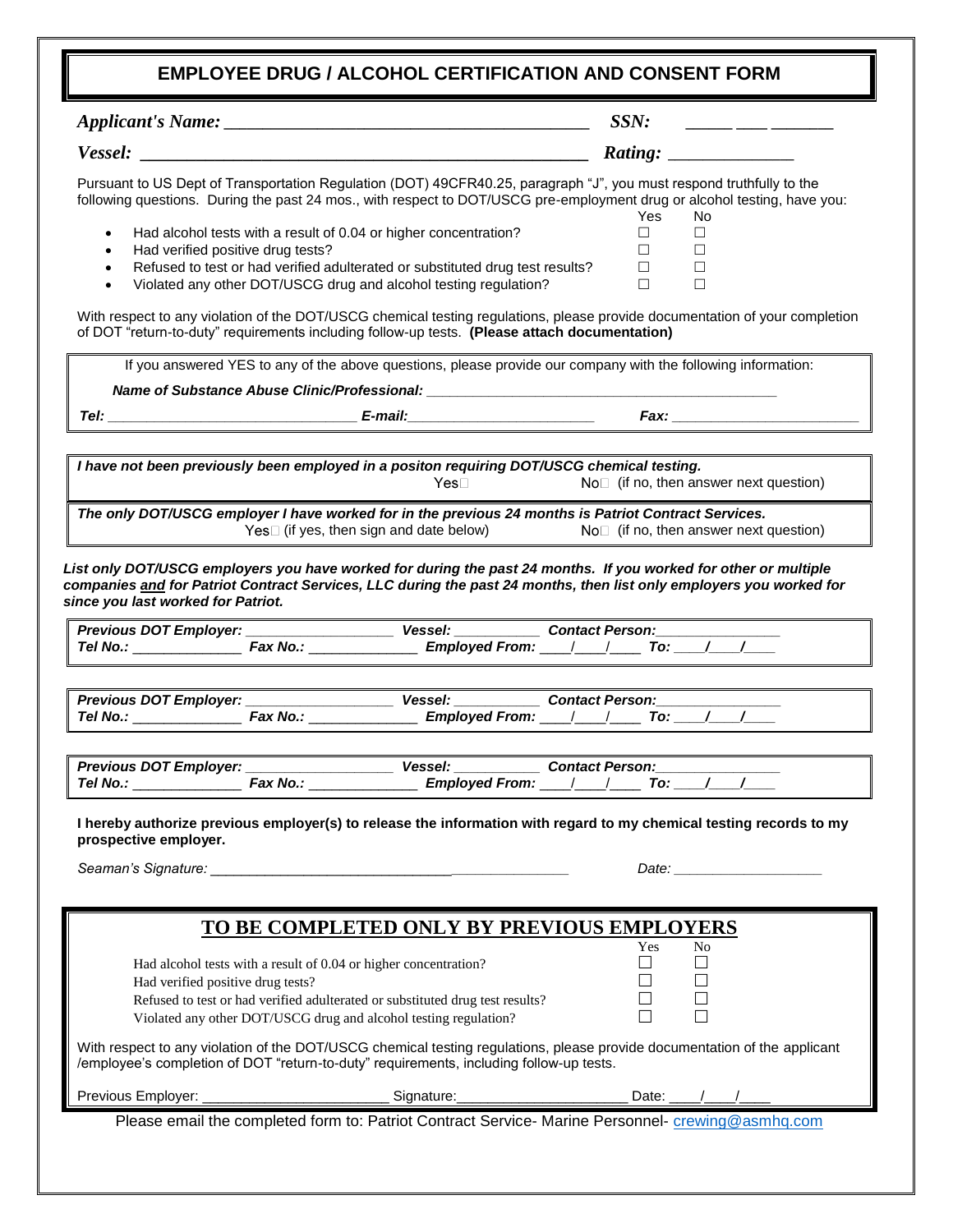

## **MEDICAL REQUEST FORM**

All below listed sections must be completed and returned prior to physical approval. Anderson & Kelley (Patriot's third party medical provider) will contact you directly for scheduling.

| Name (first, Middle, last):    |                                                   |       |                         |
|--------------------------------|---------------------------------------------------|-------|-------------------------|
| <b>Today's Date:</b>           |                                                   |       |                         |
|                                | Social Security Number (last 4 only): ***-**-     |       |                         |
| Union:                         |                                                   |       | Port of Dispatch:       |
| Vessel:                        |                                                   |       |                         |
|                                | <b>Expected Reporting Date (Month/Day):</b>       |       |                         |
|                                | City/State (Location physical will be scheduled): |       |                         |
|                                |                                                   |       |                         |
| <b>Contact Number</b> (below): |                                                   |       |                         |
| ٠                              | Primary:                                          | Type: |                         |
| ٠                              | Secondary:                                        | Type: |                         |
| <b>E-MAIL Address:</b>         |                                                   |       |                         |
|                                | Last Tuberculosis Screening (below):              |       |                         |
| Date:                          | Results:                                          |       | Never Screened/Unknown: |
|                                |                                                   |       |                         |
|                                |                                                   |       |                         |

Frequency of MSC Physicals (COMSCINST 6000.1D):

| Once          |
|---------------|
| Every 5 years |
| Every 2 years |
| Annually      |
|               |

PCS Crewing Department

EMAIL: crewing@asmhq.com